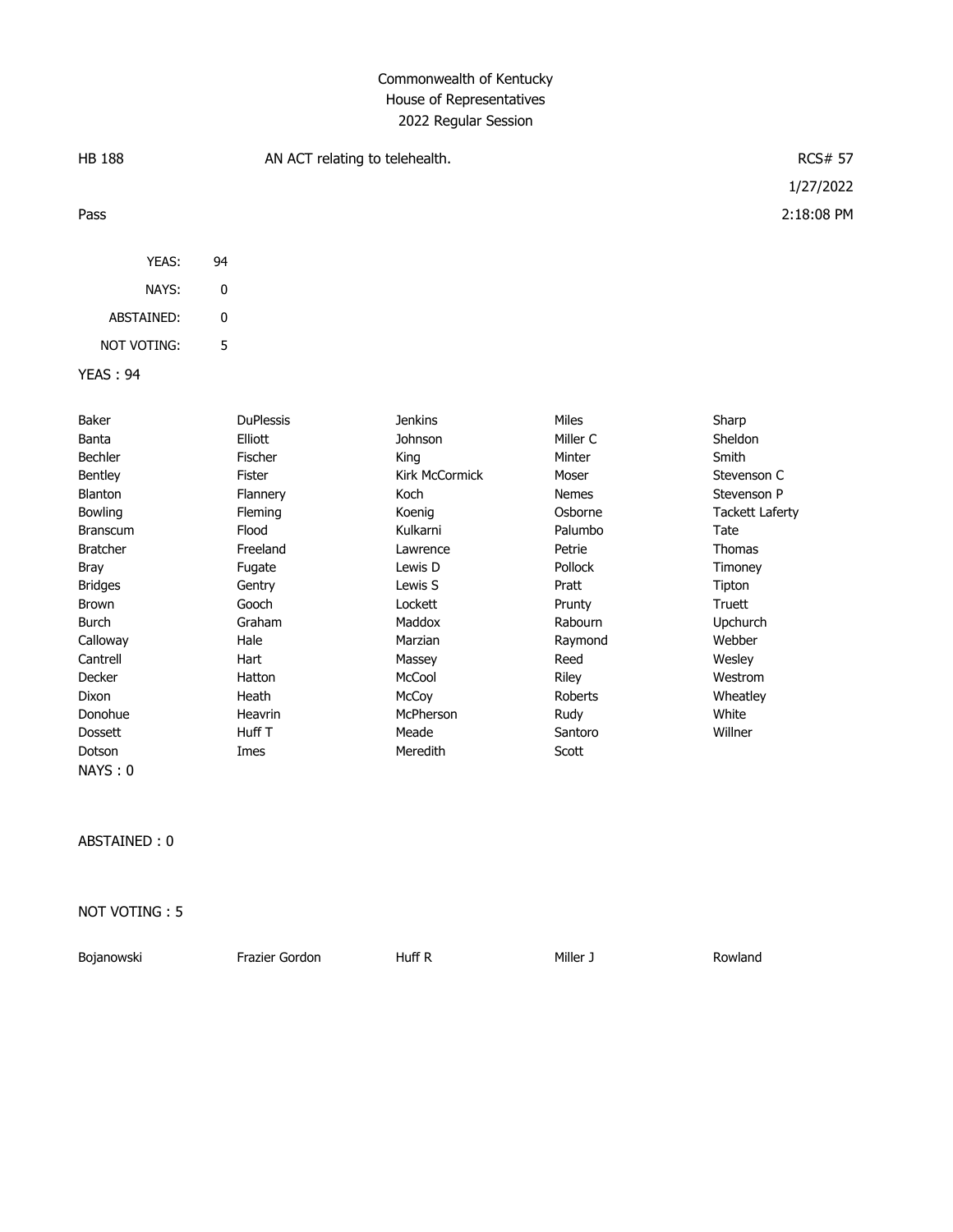## **COMMONWEALTH OF KENTUCKY SENATE 2022 Regular Session**

| <b>HB 188</b>      |    | AN ACT relating to telehealth. | RSN# 2142  |
|--------------------|----|--------------------------------|------------|
|                    |    |                                | 3/16/2022  |
| PASS HB 188 W/scs1 |    |                                | 4:53:29 PM |
| YEAS:              | 37 |                                |            |
| NAYS:              | 0  |                                |            |
| PASSES:            | 0  |                                |            |

# NOT VOTING: 1

### YEAS : 37

| Alvarado     | Higdon          | <b>Nemes</b>   | Thomas      |
|--------------|-----------------|----------------|-------------|
| Berg         | <b>Hornback</b> | Raque Adams    | Turner      |
| Carpenter    | Howell          | Schickel       | Webb        |
| Carroll      | Kerr            | Schroder       | West        |
| Castlen      | McDaniel        | Smith          | Westerfield |
| Douglas      | McGarvey        | Southworth     | Wheeler     |
| Embry        | Meredith        | <b>Stivers</b> | Wilson      |
| Girdler      | <b>Mills</b>    | <b>Storm</b>   | Wise        |
| Givens       | Neal            | Thayer         | Yates       |
| Harper Angel |                 |                |             |

PASSES : 0

NAYS : 0

#### NOT VOTING : 1

Parrett